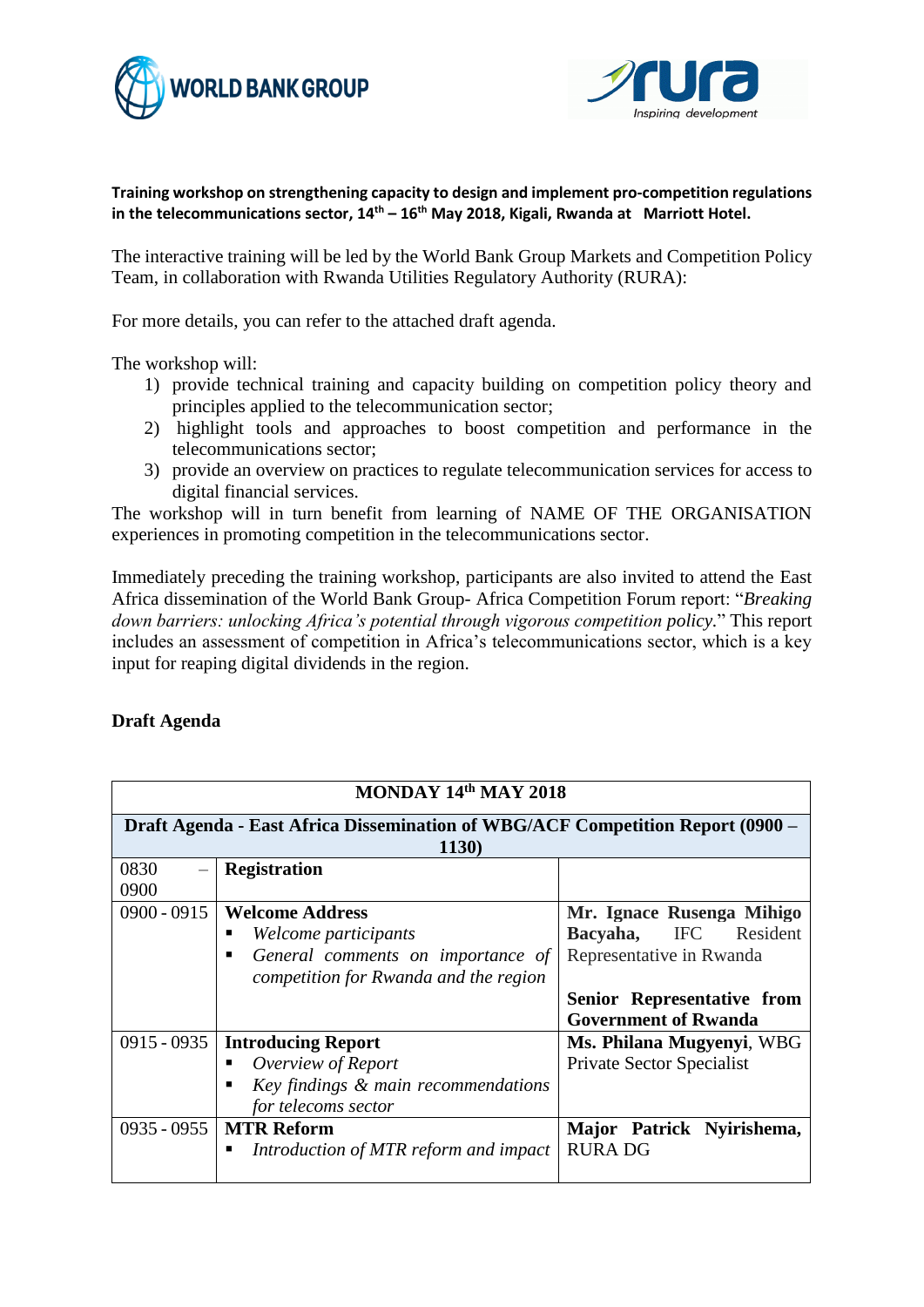



| $0955 - 1025$<br>1025<br>1040<br>1040<br>1045                                       | <b>Key Note Speech</b><br>Importance of competition to achieve<br>SDG goals related to access or ICT<br>sector goals<br><b>Closing</b><br>Brief closing remarks<br><b>Official photograph</b> |                                                                                                                                                                                                                                                                                                                                                                                    | Mr. Francis Kariuki<br>DG CAK Kenya<br><b>Senior Representative</b><br><b>Rwanda Ministry of</b><br><b>Information Technology &amp;</b><br><b>Communications</b> |  |
|-------------------------------------------------------------------------------------|-----------------------------------------------------------------------------------------------------------------------------------------------------------------------------------------------|------------------------------------------------------------------------------------------------------------------------------------------------------------------------------------------------------------------------------------------------------------------------------------------------------------------------------------------------------------------------------------|------------------------------------------------------------------------------------------------------------------------------------------------------------------|--|
| $\overline{1045} - 1100$                                                            | Journalist Q&A session                                                                                                                                                                        |                                                                                                                                                                                                                                                                                                                                                                                    |                                                                                                                                                                  |  |
| 1100 -1130<br><b>COFFEE BREAK/CLOSE OF DISSEMINATION</b><br><b>TRAINING SESSION</b> |                                                                                                                                                                                               |                                                                                                                                                                                                                                                                                                                                                                                    |                                                                                                                                                                  |  |
|                                                                                     |                                                                                                                                                                                               |                                                                                                                                                                                                                                                                                                                                                                                    |                                                                                                                                                                  |  |
| $1:30$ pm $-2:15$ pm                                                                |                                                                                                                                                                                               | 14 <sup>th</sup> May 2018 (Afternoon)<br><b>General Competition Law and Policy Concepts</b><br>Introduction to competition policy and economic regulation<br>• Why is there a need for competition policy and economic<br>regulation?<br>• The natural monopoly problem, barriers to entry and market<br>power<br>• Externalities and market failures                              |                                                                                                                                                                  |  |
| $2:15$ pm- $3:00$ pm                                                                |                                                                                                                                                                                               | Overview of competition authority activities<br>• Mergers<br>• Cartels<br>• Abuse of dominance                                                                                                                                                                                                                                                                                     |                                                                                                                                                                  |  |
| 3:00pm-4:30pm                                                                       |                                                                                                                                                                                               | <b>Break</b>                                                                                                                                                                                                                                                                                                                                                                       |                                                                                                                                                                  |  |
| 3:30pm-4:15pm                                                                       |                                                                                                                                                                                               | Market definition and market power in the telecoms industry<br>• How to define markets, why do we need to define markets?<br>• Tests used for market definition (including demand substitution,<br>supply substitution, potential competition)<br>· Difficulties in market definition<br>• Market power<br>• Exclusionary abuse of market power<br>• Sources of market failure     |                                                                                                                                                                  |  |
| $4:15$ pm $-5:00$ pm                                                                |                                                                                                                                                                                               | Regulatory remedies in the telecommunications sector<br>• Ex-ante and ex-post regulation<br>• Models of regulatory economics<br>• Principles of designing regulatory instruments<br>• Interoperability (Number portability; Access to payment<br>infrastructure and services)<br>• Monitoring and impact assessment<br>• Balancing universal service and economic efficiency goals |                                                                                                                                                                  |  |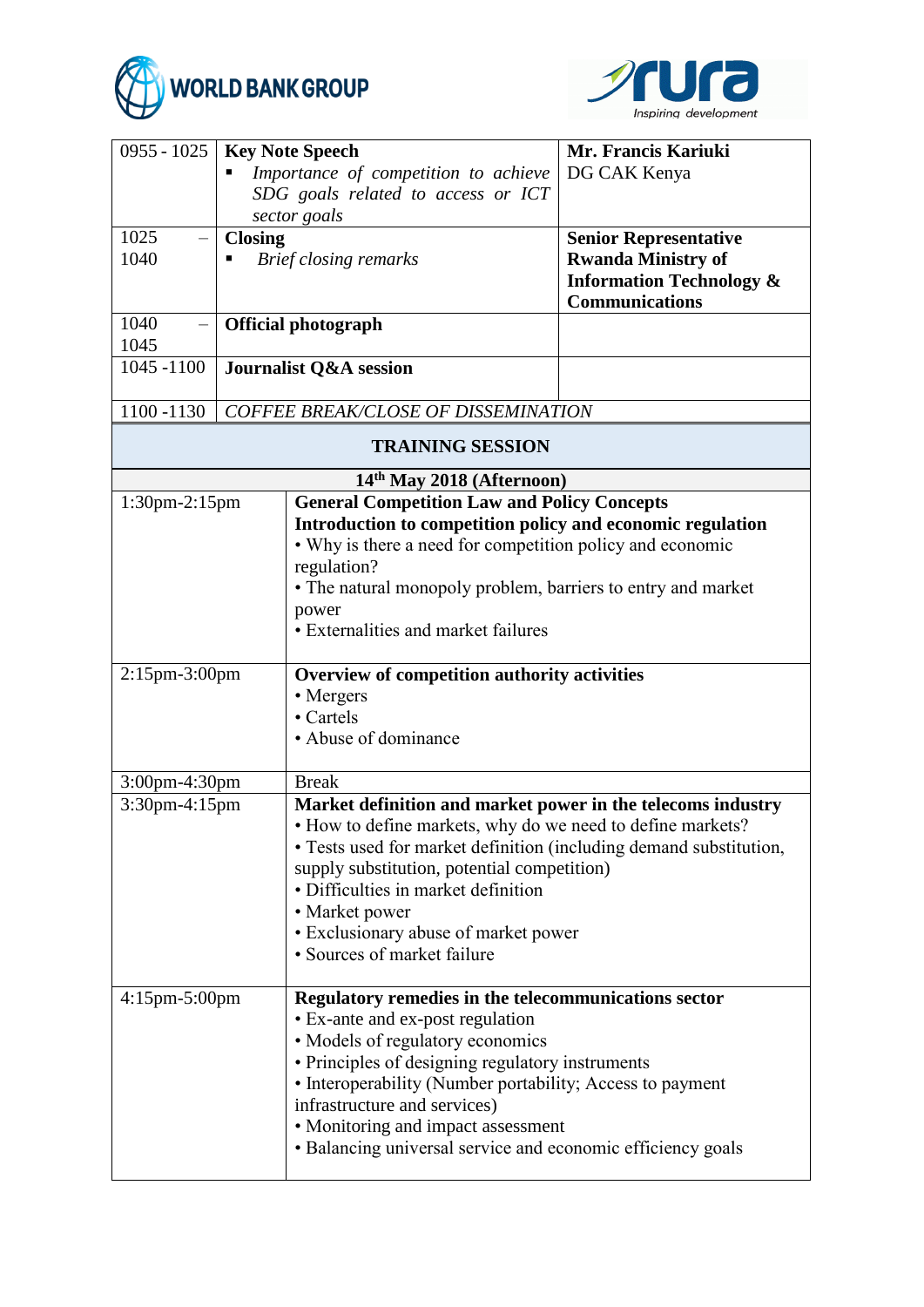



| 15 <sup>th</sup> May 2018 |                                                                                                     |  |
|---------------------------|-----------------------------------------------------------------------------------------------------|--|
| 8:30am-9:15am             | <b>Convergence and net neutrality</b><br>• How are broadcasting services and the internet related?  |  |
|                           | • Where are the main competition problems in relation to content                                    |  |
|                           | and the internet?                                                                                   |  |
|                           | • Economic theories on net neutrality                                                               |  |
| 9:15am-10:00am            | <b>Monitoring and impact assessment</b>                                                             |  |
|                           | • How might the effects of lower mobile termination rates be<br>measured?                           |  |
|                           | • What kinds of data are needed?                                                                    |  |
|                           | • Evidence on the relationship between mobile termination rates                                     |  |
|                           | and retail prices                                                                                   |  |
| 10:00am-10:30am           | <b>Break</b>                                                                                        |  |
| 10:30am-11:15am           | Cost and price regulation: economic principles                                                      |  |
|                           | • Principles of network pricing                                                                     |  |
|                           | • Network effects and externalities                                                                 |  |
|                           | · Margin squeeze                                                                                    |  |
| 11:15am-12:00pm           | Cost and price regulation: approaches and case studies                                              |  |
|                           | • Case studies on margin squeeze, including USSD in Kenya, fixed-                                   |  |
|                           | lines in South Africa                                                                               |  |
|                           | • Methods of costing                                                                                |  |
| 12:00pm-13:00pm           | Lunch                                                                                               |  |
| 13:00pm-15:00pm           | Group exercise: costing mobile termination services                                                 |  |
|                           | Participants will estimate the high-level costs of mobile termination                               |  |
|                           | services, presenting perspectives from the regulator, from                                          |  |
| 15:00pm                   | incumbent operators and from new entrants<br><b>Break</b>                                           |  |
| 3:30pm-5:00pm             | <b>Mobile money access Channels</b>                                                                 |  |
|                           | USSD Access o Access to USSD components & short codes                                               |  |
|                           | o Length of USSD session & Quality of service                                                       |  |
|                           | o USSD menu trees                                                                                   |  |
|                           | o USSD Pricing                                                                                      |  |
|                           | · Sim Toolkit Access                                                                                |  |
|                           | · Short Codes Access                                                                                |  |
|                           | • Application Programming Interfaces                                                                |  |
| 16th May 2018             |                                                                                                     |  |
| 8:30am-9:15am             | Network open access principles in telecommunications                                                |  |
|                           | networks                                                                                            |  |
|                           | • Competition vs coordination in network sharing<br>• Services vs. infrastructure-based competition |  |
|                           | · Roaming, Wholesale access, MVNOs                                                                  |  |
|                           |                                                                                                     |  |